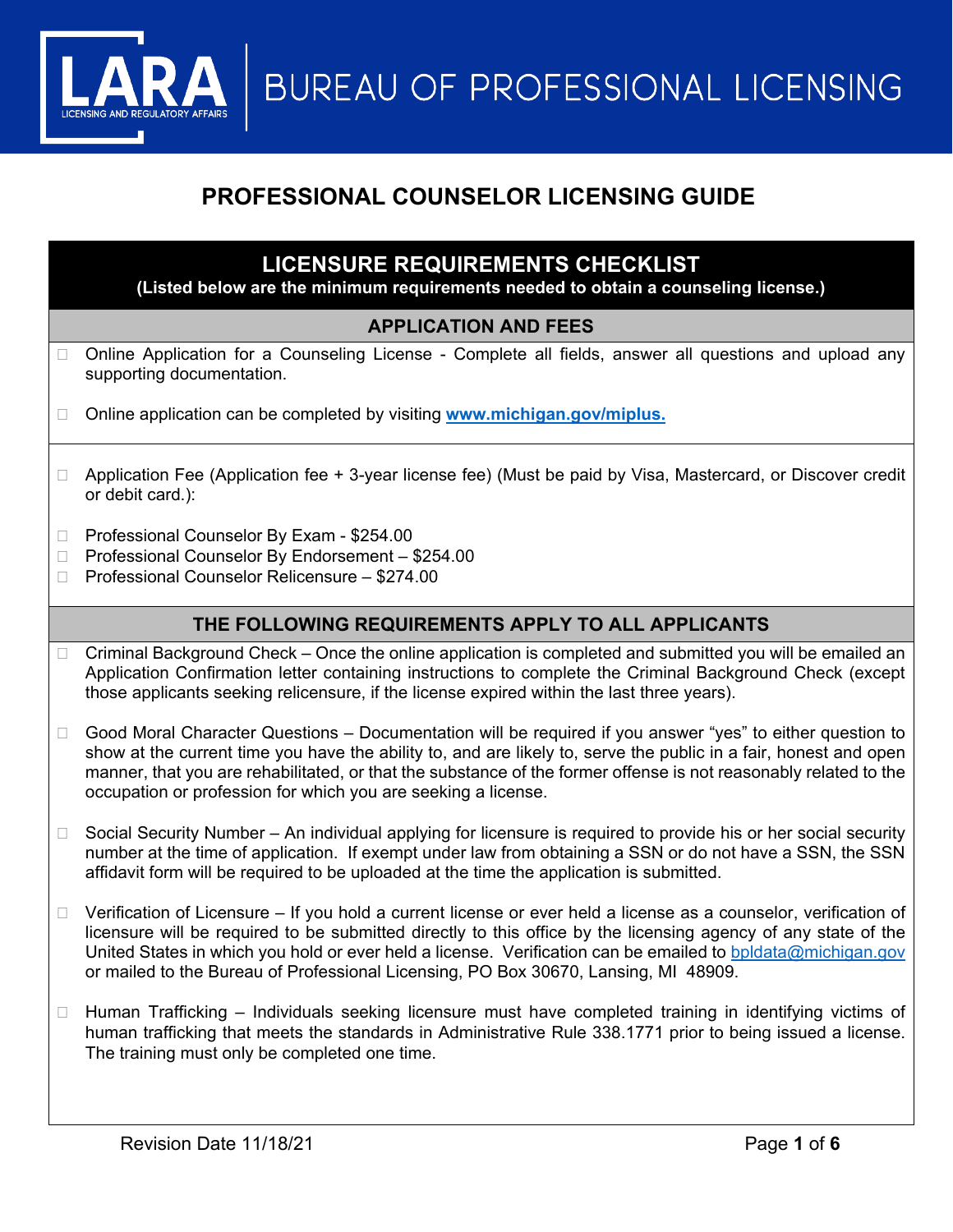$\Box$  English Language Proficiency – An individual applying for licensure must demonstrate a working knowledge of the English language. This can be established if either the applicant's required health professional educational program was taught in English, a transcript establishes the applicant earned not less than 60 college level credits from an English-speaking graduate or undergraduate school, or that the applicant obtained a passing score on an approved English proficiency exam as established by the department in R [338.7002b\(2\)](https://ars.apps.lara.state.mi.us/AdminCode/DownloadAdminCodeFile?FileName=R%20338.7001%20to%20R%20338.7005.pdf&ReturnHTML=True) of the Public Health Code – General Rules.

# **ADDITIONAL REQUIREMENTS FOR LICENSURE BY EXAM**

- $\Box$  Official transcripts submitted directly to this office from an accredited college or university confirming receipt of a master's or doctoral degree in counseling from a qualified program, or a degree determined by the department in consultation with the board to be substantially equivalent to a counseling degree from a qualified program.
- □ A program that is not accredited by the Council for the Accreditation of Counseling and Related Educational Programs (CACREP), must include coursework and training in the diagnosis and treatment of mental and emotional disorders and all other coursework requirements of CACREP, including practicum and internship requirements. The program must not be less than 48 semester hours or 72 quarter hours in counseling topics. The applicant shall bear the expense of a program evaluation to determine whether his or her educational program was substantially equivalent to a program that satisfies the CACREP accreditation standards. The evaluation must be completed by **either** the Center for Credentialing and Education, Inc. (CCE), located at [http://cce-global.org](http://cce-global.org/) **OR** a credential evaluation organization that is a current member organization of the National Association of Credential Evaluation Services (NACES), located at [http://www.naces.org.](http://www.naces.org/)
- □ A Professional Disclosure Statement (See Specifications on page 5).
- $\Box$  Certification of your examination scores must be submitted directly to this office from the examination agency. You may request score reports for the National Counselor Examination (NCE) from the National Board for Certified Counselors at <u>http://www.nbcc.org/Exams/</u>. You may request score reports for the Commission on<br>Rehabilitation Counselor Certification (CRCC) Examination from the CRCC at Rehabilitation Counselor Certification (CRCC) Examination from the CRCC at [https://www.crccertification.com/.](https://www.crccertification.com/) You may request score reports for the National Clinical Mental Health Counseling Examination (NCMHCE) at [https://nbcc.org/exams/ncmhce.](https://nbcc.org/exams/ncmhce) Scores from only one testing organization is required. You may register for the National Counselor Examination (NCE) at [http://www.cce](http://www.cce-global.org/)[global.org](http://www.cce-global.org/) or email a request for a paper registration to [paperreg@cce-global.org.](mailto:paperreg@cce-global.org) You may register for the Commission on Rehabilitation Counselor Certification (CRCC) Examination at [http://crccertification.com/crc](http://crccertification.com/crc-certification)[certification.](http://crccertification.com/crc-certification) You may register for the National Clinical Mental Health Counseling Examination (NCMHCE) at [https://nbcc.org/exams/ncmhce.](https://nbcc.org/exams/ncmhce)
- □ Completed Counseling Work Experience form submitted directly to this office from your supervisor. An applicant must have completed counseling experience under the supervision of a licensed professional counselor who meets the requirements outlined in R 338.1781. All supervised experience obtained in Michigan must be completed after the limited counselor license has been issued. Supervised experience gained prior to obtaining the limited license cannot be counted toward licensure. Individuals with a master's degree must accrue 3,000 hours of post-degree counseling experience in not less than a two-year period with at least 100 hours accrued in the immediate physical presence of the supervisor. Of the 100 hours, no more than 25 hours may be accrued via 2-way real-time audiovisual technology that allows direct, contemporaneous interaction by sight and sound between the supervisor and the supervisee. Individuals who have completed a

Revision Date 11/18/21 **Page 2** of 6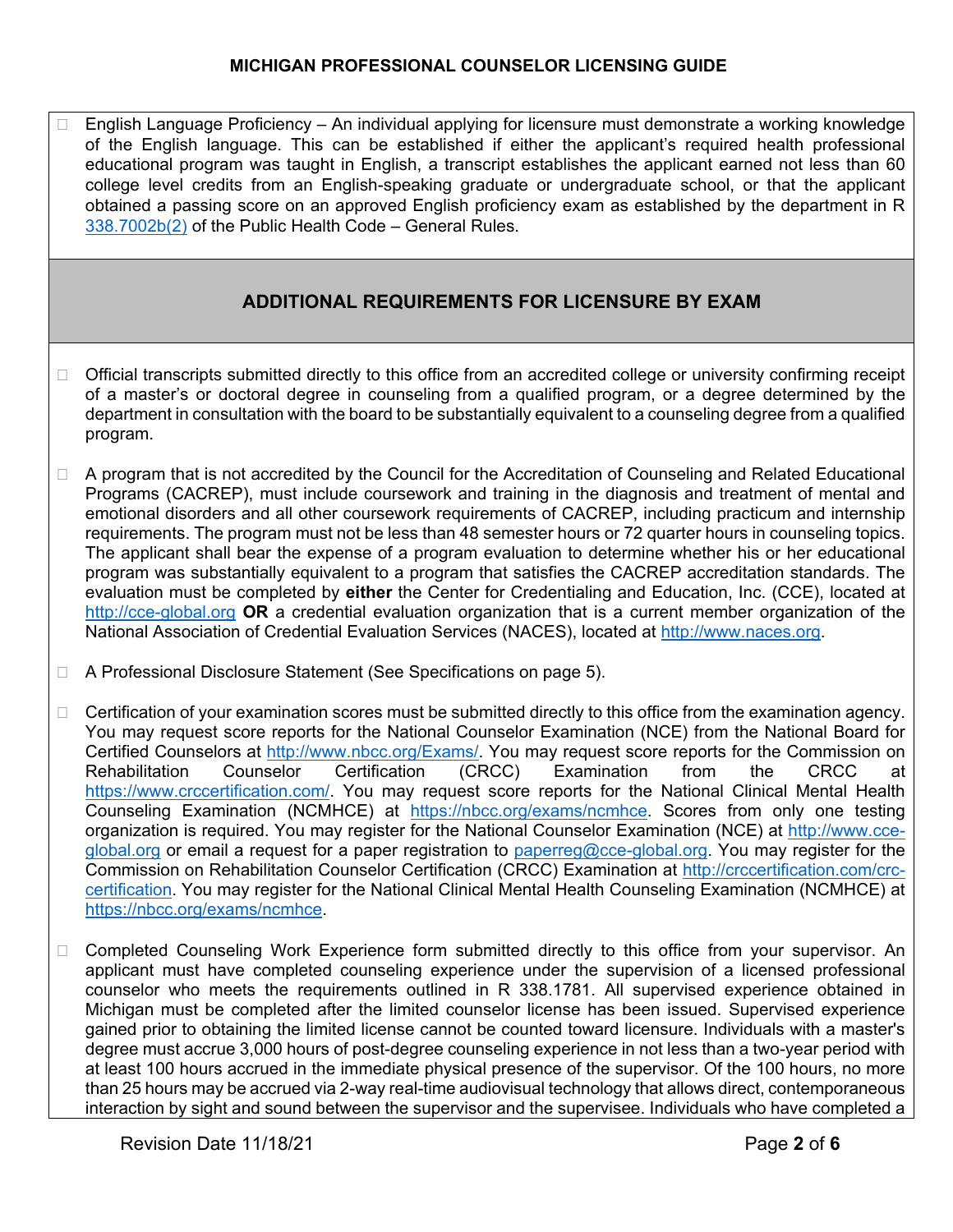doctoral degree in counseling must accrue 1,500 hours of post degree counseling experience in not less than a one-year period with at least 50 hours accrued in the immediate physical presence of the supervisor. Of the 50 hours, no more than 15 hours may be accrued via 2-way real-time audiovisual technology that allows direct, contemporaneous interaction by sight and sound between the supervisor and the supervisee.

## **ADDITIONAL REQUIREMENTS FOR LICENSURE BY ENDORSEMENT**

**Applicants for licensure by endorsement who have been licensed in another state or territory of the United States and have practiced counseling for a minimum of 5 years at the time of application must submit the following:** 

□ A Professional Disclosure Statement (See specifications on Page 5).

**Applicants for licensure by endorsement who have been licensed in another state or territory of the United States and have practiced counseling for less than 5 years at the time of application must submit the following:** 

□ Same requirements as Professional Counselor License by Exam (see above)

## **ADDITIONAL REQUIREMENTS FOR LICENSURE BY ENDORSEMENT FOR THOSE LICENSED IN A PROVICE OF CANADA**

### **(These are in addition to the requirement stated above that apply to ALL applicants)**

- $\Box$  Verification of the completion of the educational requirements for a counselor license in a province of Canada or another state to obtain licensure as a counselor in a province of Canada or another state. Verification can be emailed to [bpldata@michigan.gov](mailto:bpldata@michigan.gov) or mailed to the Bureau of Professional Licensing at PO Box 30670, Lansing, MI 48909.
- $\Box$  Verification of Licensure If you hold a current license or ever held a license as a counselor, verification of licensure will be required to be submitted directly to this office by the licensing agency of any state of the United States in which you hold or ever held a license. Verification can be emailed to [bpldata@michigan.gov](mailto:bpldata@michigan.gov) or mailed to the Bureau of Professional Licensing, PO Box 30670, Lansing, MI 48909.
- $\Box$  Certification of your examination scores must be submitted directly to this office from the examination agency. You may request score reports for the National Counselor Examination (NCE) from the National Board for Certified Counselors at [http://www.nbcc.org/Exams/.](http://www.nbcc.org/Exams/) You may request score reports for the Commission on Rehabilitation Counselor Certification (CRCC) Examination from the CRCC at [https://www.crccertification.com/.](https://www.crccertification.com/) You may request score reports for the National Clinical Mental Health Counseling Examination (NCMHCE) at [https://nbcc.org/exams/ncmhce.](https://nbcc.org/exams/ncmhce) Scores from only one testing organization is required. You may register for the National Counselor Examination (NCE) at [http://www.cce](http://www.cce-global.org/)[global.org](http://www.cce-global.org/) or email a request for a paper registration to [paperreg@cce-global.org.](mailto:paperreg@cce-global.org) You may register for the Commission on Rehabilitation Counselor Certification (CRCC) Examination at [http://crccertification.com/crc-certification.](http://crccertification.com/crc-certification) You may register for the National Clinical Mental Health Counseling Examination (NCMHCE) at [https://nbcc.org/exams/ncmhce.](https://nbcc.org/exams/ncmhce)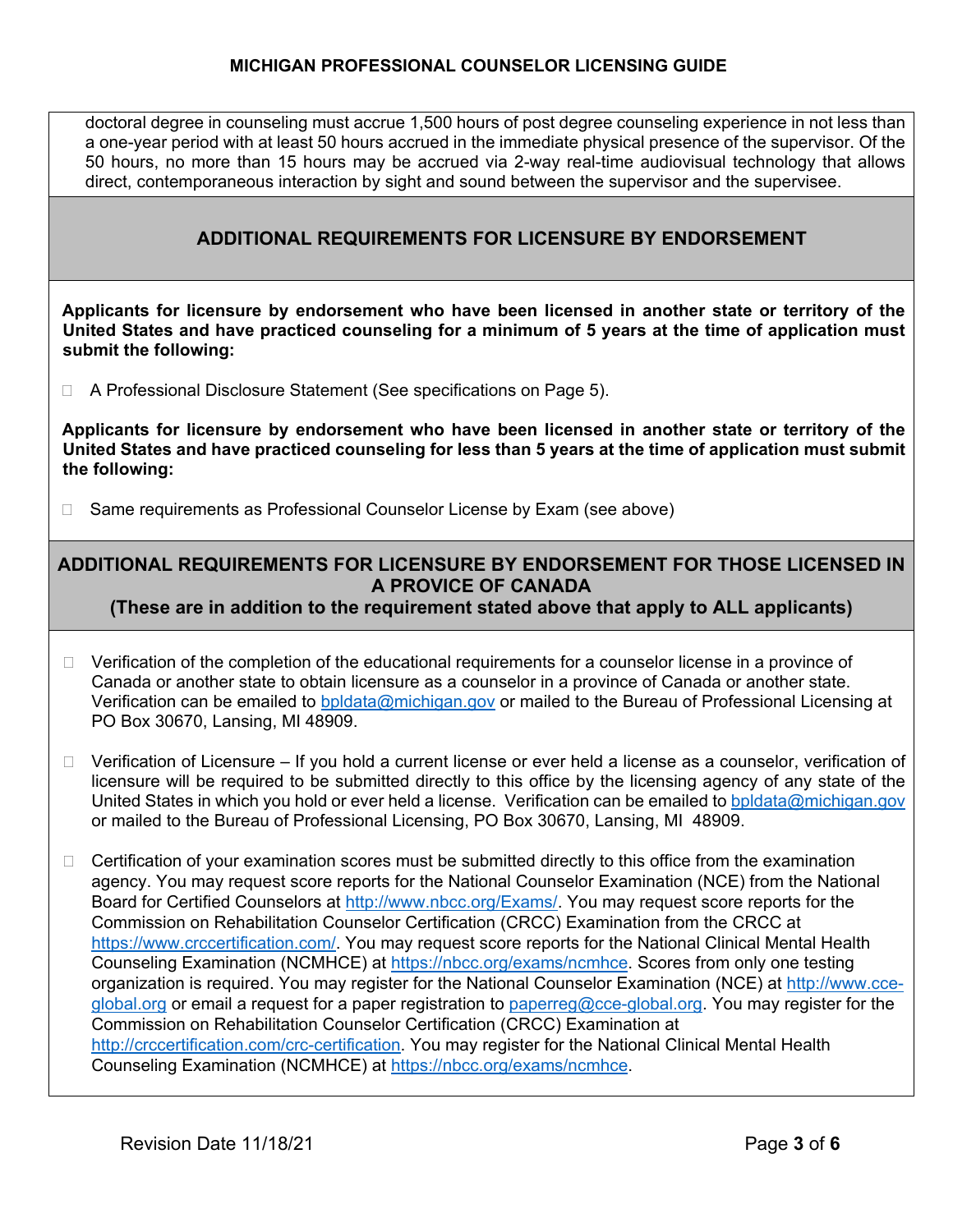**If licensed as a counselor for less than 5 years**, completed Counseling Work Experience form submitted directly to this office from your supervisor. An applicant must have completed counseling experience under the supervision of a licensed professional counselor who meets the requirements outlined in R 338.1781. All supervised experience obtained in Michigan must be completed after the limited counselor license has been issued. Supervised experience gained prior to obtaining the limited license cannot be counted toward licensure. Individuals with a master's degree must accrue 3,000 hours of post-degree counseling experience in not less than a two-year period with at least 100 hours accrued in the immediate physical presence of the supervisor. Of the 100 hours, no more than 25 hours may be accrued via 2-way real-time audiovisual technology that allows direct, contemporaneous interaction by sight and sound between the supervisor and the supervisee. Individuals who have completed a doctoral degree in counseling must accrue 1,500 hours of post degree counseling experience in not less than a one-year period with at least 50 hours accrued in the immediate physical presence of the supervisor. Of the 50 hours, no more than 15 hours may be accrued via 2-way real-time audiovisual technology that allows direct, contemporaneous interaction by sight and sound between the supervisor and the supervisee.

# **ADDITIONAL REQUIREMENTS FOR THOSE APPLYING FOR RELICENSURE**

- Online application can be completed by visiting **[www.michigan.gov/miplus,](http://www.michigan.gov/miplus)** select **MiPlus Login,** select "**Modification**" next to your license number and then select "**Relicensure.**"
- **Applicants for relicensure whose license has been lapsed for less than 3 years at the time of application must submit the following:**
	- □ A Professional Disclosure Statement (See specifications on Page 5)
- **Applicants for relicensure whose license was lapsed for more than 3 years at the time of application must submit the following:**
	- □ Professional Disclosure Statement (See specifications on Page 5).
	- **AND** one of the following:
		- **o** Takes or retakes and passes 1 of the following:
			- $\circ$  The National Counselor Examination (NCE) developed by the National Board for Certified Counselors. You may request score reports for the NCE from the National Board for Certified Counselors at [www.nbcc.org/Exams/ScoreReport.](http://www.nbcc.org/Exams/ScoreReport)
			- $\circ$  The certification examination given by the Commission on Rehabilitation Counselor Certification (CRCC). Certification of your examination scores must be submitted directly to this office from the examination agency. You may request score reports for the CRCC Examination from the CRCC at [www.crccertification.com/.](http://www.crccertification.com/)
			- o The National Clinical Mental Health Counseling Examination (NCMHCE) developed by the NBCC. You may request score reports for the NCMHCE examination from the NBCC at [www.nbcc.org/exams/ncmhce.](http://www.nbcc.org/exams/ncmhce)
		- **o** Submits evidence of current certification issued by the National Board for Certified Counselors,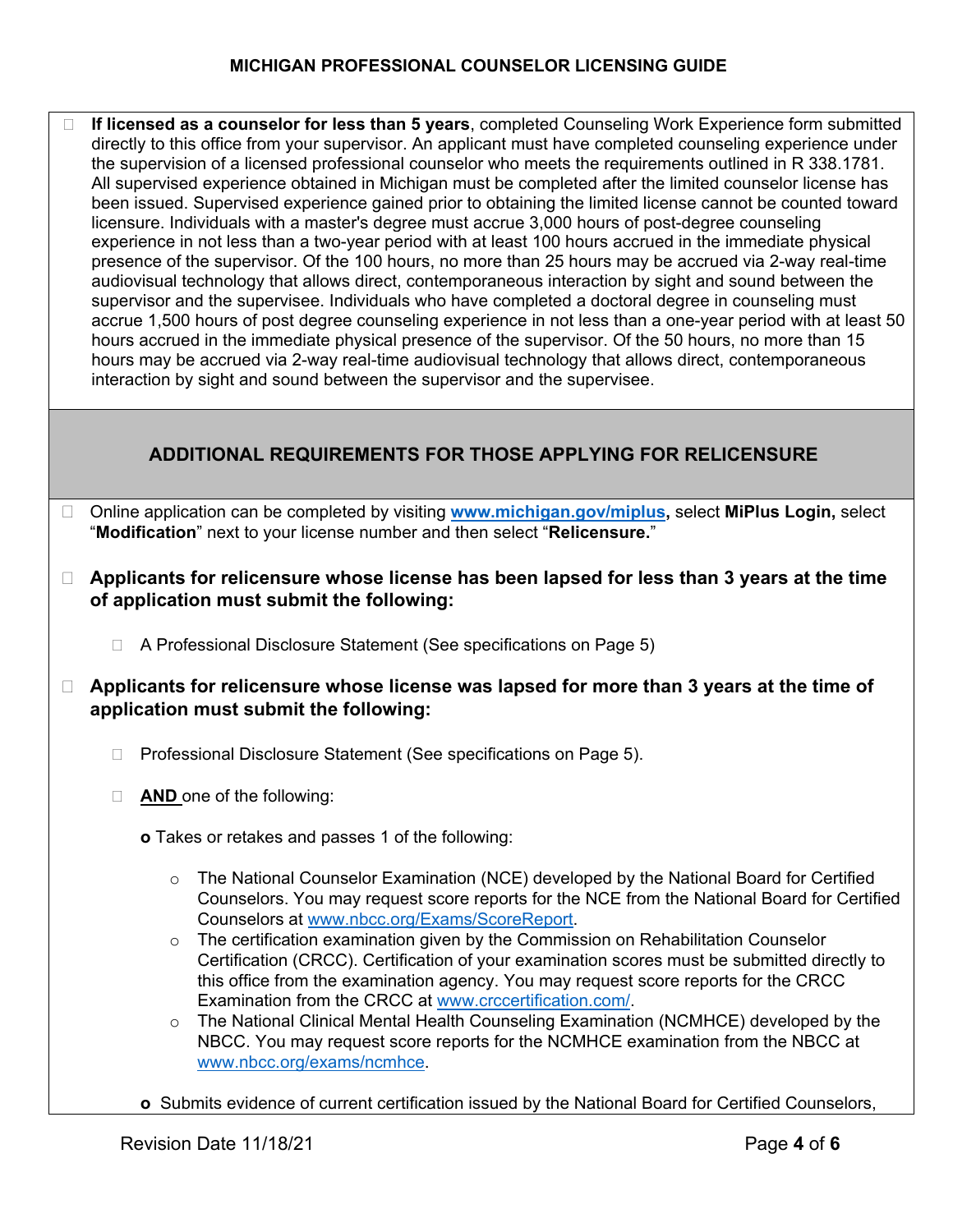the Commission on Rehabilitation Counselor Certification, or an equivalent program submitted directly to this office from the agency. You may request certification from the National Board for Certified Counselors at [www.nbcc.org/Certification](http://www.nbcc.org/Certification) or from the CRCC at [www.crccertification.com/.](http://www.crccertification.com/)

|        | <b>Professional Disclosure Statement Specifications</b>                                                                                                                                                                                                                                                                                                                                                                                                                                                                                                                                                                            |
|--------|------------------------------------------------------------------------------------------------------------------------------------------------------------------------------------------------------------------------------------------------------------------------------------------------------------------------------------------------------------------------------------------------------------------------------------------------------------------------------------------------------------------------------------------------------------------------------------------------------------------------------------|
|        | Section 18113 of the Michigan Public Health Code, 1978 PA 368, as amended, requires that a licensed<br>counselor furnish a Professional Disclosure Statement to all prospective clients before engaging in counseling<br>services.                                                                                                                                                                                                                                                                                                                                                                                                 |
|        | A Professional Disclosure Statement is required from every applicant, even if you are not currently practicing.<br>You must provide a separate Professional Disclosure Statement for each practice location. You are required<br>to submit a new Professional Disclosure Statement to the board within 30 days if you have any changes to<br>the required information.                                                                                                                                                                                                                                                             |
|        | Your license cannot be issued without a Professional Disclosure Statement(s) on file. Attach a copy of your<br>Professional Disclosure Statement(s) to your application for licensure.                                                                                                                                                                                                                                                                                                                                                                                                                                             |
|        | YOUR PROFESSIONAL DISCLOSURE STATEMENT MUST INCLUDE ALL OF THE FOLLOWING<br><b>INFORMATION:</b>                                                                                                                                                                                                                                                                                                                                                                                                                                                                                                                                    |
|        | • Your name, business address, and telephone number. (If not currently employed provide your name, address<br>and telephone number as shown on your application for licensure.)<br>• A description of your practice.<br>• A description of your education and experience.<br>• The fee you charge your clients or a statement if you do not charge a fee<br>• The following information must be included in your Professional Disclosure Statement in the event your<br>client(s) would like to file a complaint regarding your counseling services. This address and phone number<br>should not be<br>used for any other purpose. |
|        | Michigan Department of Licensing and Regulatory Affairs<br><b>Bureau of Professional Licensing</b><br><b>Investigations &amp; Inspections Division</b><br>P.O. Box 30670<br>Lansing, MI 48909<br>(517) 241-0205                                                                                                                                                                                                                                                                                                                                                                                                                    |
|        | RENEWAL REQUIREMENTS CHECKLIST                                                                                                                                                                                                                                                                                                                                                                                                                                                                                                                                                                                                     |
|        | Online Application For a Professional Counselor Renewal – Can be completed<br>visiting<br>by<br>www.michigan.gov/miplus                                                                                                                                                                                                                                                                                                                                                                                                                                                                                                            |
| $\Box$ | Renewal Application Fee (Must be paid by Visa, Mastercard, or Discover credit or debit card.):                                                                                                                                                                                                                                                                                                                                                                                                                                                                                                                                     |
|        | Professional Counselor Renewal Application Fee: \$194.55                                                                                                                                                                                                                                                                                                                                                                                                                                                                                                                                                                           |
|        | Renewal Cycle: 3 years<br>Revision Date 11/18/21<br>Page 5 of 6                                                                                                                                                                                                                                                                                                                                                                                                                                                                                                                                                                    |